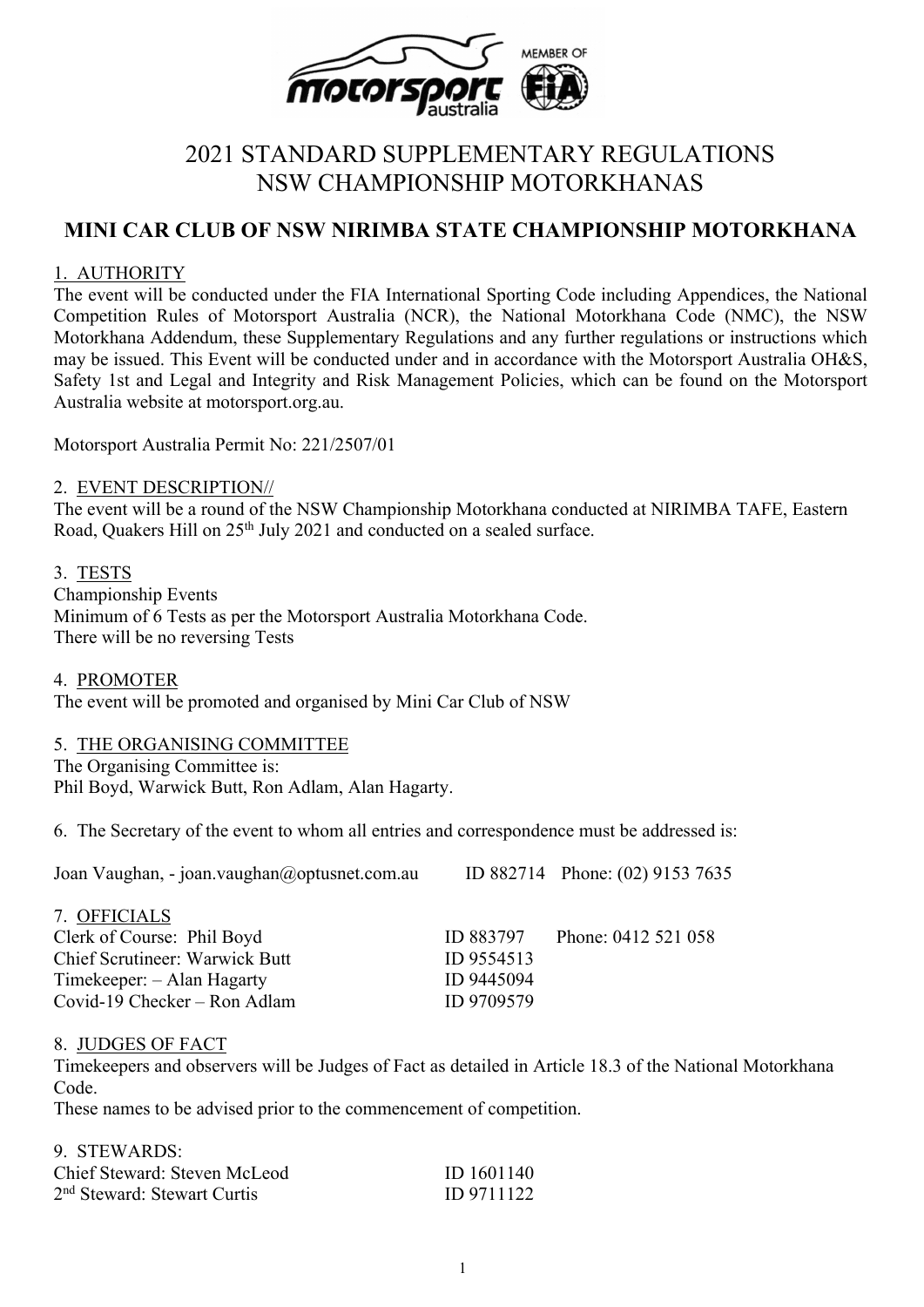## 10. START

The event is scheduled to start at 10am and will finish at approximately 4pm. Any changes will be notified in Further Regulations.

## 11. ENTRIES

Entries open on publication of these Regulations and close on 21st July at 9.30 am.

The entry fee is: \$75, Juniors \$35.

Upon receipt of entries the organisers will allocate competition numbers by class.

Example: A1 to A10, B1 to B10 etc. This will assist in ensuring equal conditions amongst classes.

The entry form must be completed in full and accompanied by the entry fee and lodged with the event secretary.

Up to 4 drivers may compete in the one car provided separate entries are lodged.

The event will be limited to 40 starters. In the event of more than this number of applications being received, preference will be given to order of receipt of entries

The organisers reserve the right to refuse any entry in accordance with the provisions of the NCR of the current Motorsport Australia Manual.

|  | Method Payment:     Credit Card     Cheque, made payable to Mini Car Club of NSW                                                          |
|--|-------------------------------------------------------------------------------------------------------------------------------------------|
|  | Phone Joan Vaughan 9153 7635, Post to P.0 box 164 Mortdale 2223                                                                           |
|  | Direct Debit - National Australia Bank, at Auburn NSW<br>Account Name: Mini Car Club of NSW, BSB No 082-112<br>Account Number: 50916 1229 |

### 12. PARENTAL CONSENT

If any entrant or driver is under 18 years of age, the consent of his / her parent or guardian must appear on the entry form.

## 13. PERSON ELIGIBLE

The event shall be open to the holders of current Speed Licence or superior issued by Motorsport Australia

### 14. SCRUTINEERING

Scrutineering will be by electronic Self Scrutiny form. The Chief Scrutineer will conduct visual spot checks throughout the day.

### 15. SAFETY

As per Schedule D of the 2021 Motorsport Australia Manual of Motor Sport, adequate footwear must be worn by all drivers whilst competing. (bare feet, thongs or sandals are not permitted) and approved helmets in accordance with schedule D of the current Motorsport Australia Manual must be worn in ALL specials. Also, drivers of cars to which no windscreen is fitted must wear adequate eye protection whilst competing. All drivers shall, whilst competing, wear a properly adjusted seat belt, as per Schedule I.

#### 16. DRIVERS BRIEFING

The attendance of all drivers is required at the driver's briefing to be held at 9.45 am at PIT AREA. The briefing will be conducted using the Club's portable PA system. Social distancing will be observed.

#### 17. INSURANCE

Certain public, property, professional indemnity and personal accident insurance is provided by Motorsport Australia in relation to the Event. Further details can be found in the Motorsport Australia Insurance Handbook, available at www.motorsport.org.au.

### 18. TIMING

Timing will be by means of Electronic Timing.

### 19. PROTESTS

Any protests must be lodged in accordance with the provisions of Part XII of the AM NCR. As far as possible, all judicial matters will be dealt with after the event by email or teleconference. Where a judicial matter must be dealt with on the day, social distancing will be observed.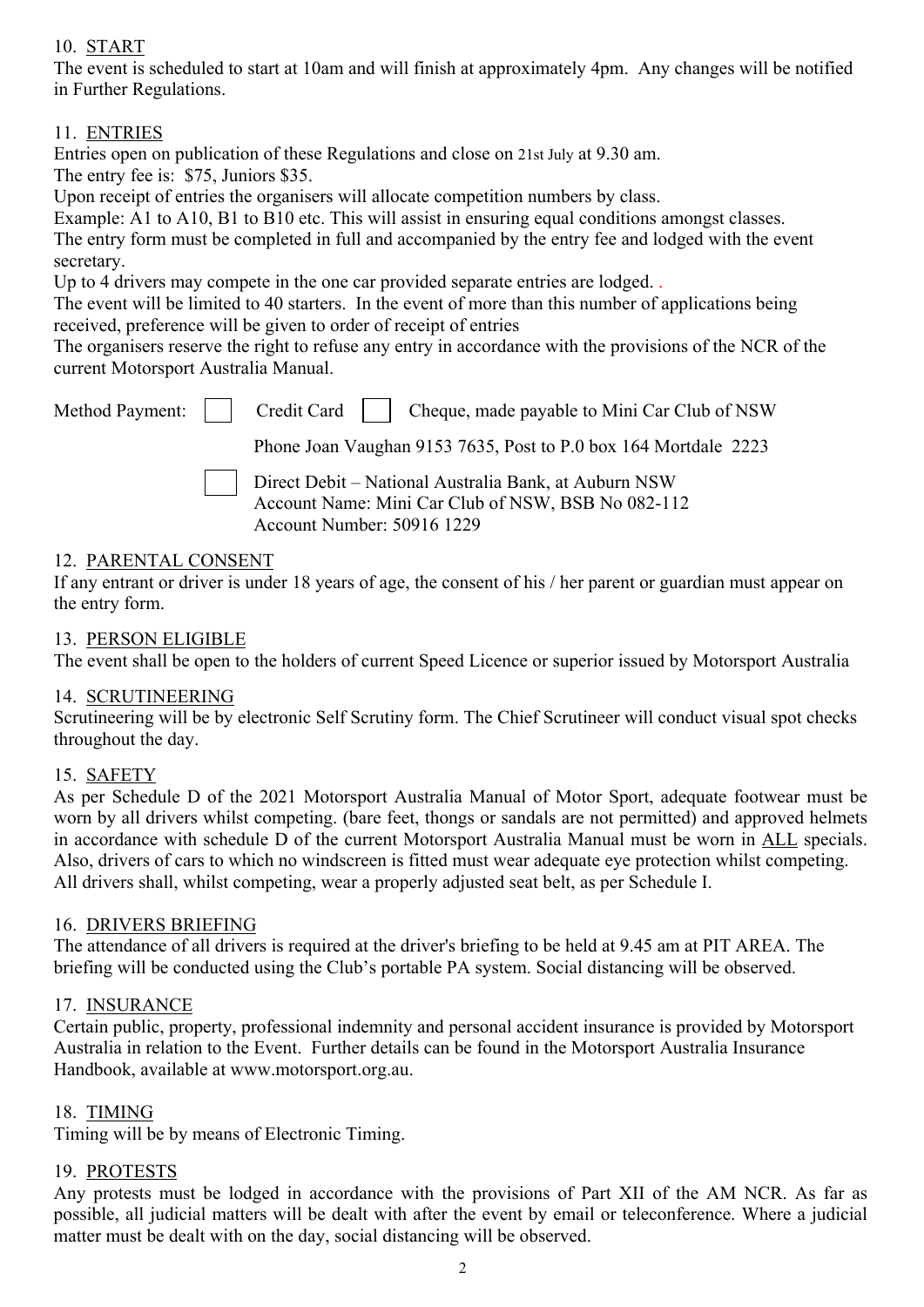## 20. ABANDONMENT

The organisers reserve the right to abandon the event in accordance with the provisions of the NCR current Motorsport Australia manual.

## 21. ALCOHOL, DRUGS AND OTHER SUBSTANCES

The holder of a Motorsport Australia Licence (or a Licence issued by another ASN) may be tested for the presence of any drug or other banned substance and subject to a penalty for a breach of the Australian National Anti-Doping Policy and/or the Motorsport Australia Illicit Drugs in Sport (Safety Testing) Policy at www.motorsport.org.au.

Consumption of alcohol in the paddock, pits or any other Reserved Area is prohibited until all Competition is concluded each day. The holder of a Motorsport Australia Licence (or a Licence issued by another ASN) may be tested for the presence of alcohol by a Motorsport Australia Accredited Testing Official (CATO) in accordance with the Motorsport Australia Alcohol Policy at www.motorsport.org.au.

### 22. INSTRUCTIONS

Failure to comply with any instruction given by an official of the meeting may result in the competitor concerned being excluded from the event by the Clerk of Course.

### 23. CLASSES

The classes shall be:

- Class A Production Vehicles Wheelbase up to 2150mm Class B Production Vehicles Wheelbase 2151 to 2390mm Class C Production Vehicles Wheelbase 2391 to 2574mm Class D Production Vehicles Wheelbase 2575mm and over. Class F Front Wheel Drive Specials Class G Rear Wheel Drive Specials
- Class H Production Sedan Based Specials<br>Category J Juniors
- Category J

Category LP Ladies in Production Vehicles

Category LS Ladies in Specials

### *Non production 4WS (4 Wheel Steering) and 4wd vehicles are not permitted*

(Any of the following will be classified as "Specials" or as described in 4H of the Motorsport Australia Manual)

- 1. Non production vehicles
- 2. Vehicles which have, in the opinion of the Director, been significantly lightened.
- 3. Vehicles fitted with "fiddle brakes"
- 4. Vehicles fitted with foot brakes which operates the rear wheels only
- 5. Vehicles with racing type tyres or slick recapped tyres.

**NOTE:** Competitors must nominate their classes prior to the start of competition.

Any class which attracts less than three entries may be amalgamated with other class/es at the discretion of the organisers.

#### 24. VEHICLES

Vehicles must comply with Schedule A (Part 6) of the Manual of Motor Sport as well as the regulations for Group 4H - Motorkhana Cars.

25. AWARDS, Trophies will be awarded for:-

1<sup>st</sup> Outright 2<sup>nd</sup> Outright 3<sup>rd</sup> Outright 1<sup>st</sup> each class Best Mini Car Club Competitor Results will be determined by fastest time for each test NOTE: All awards are mutually exclusive